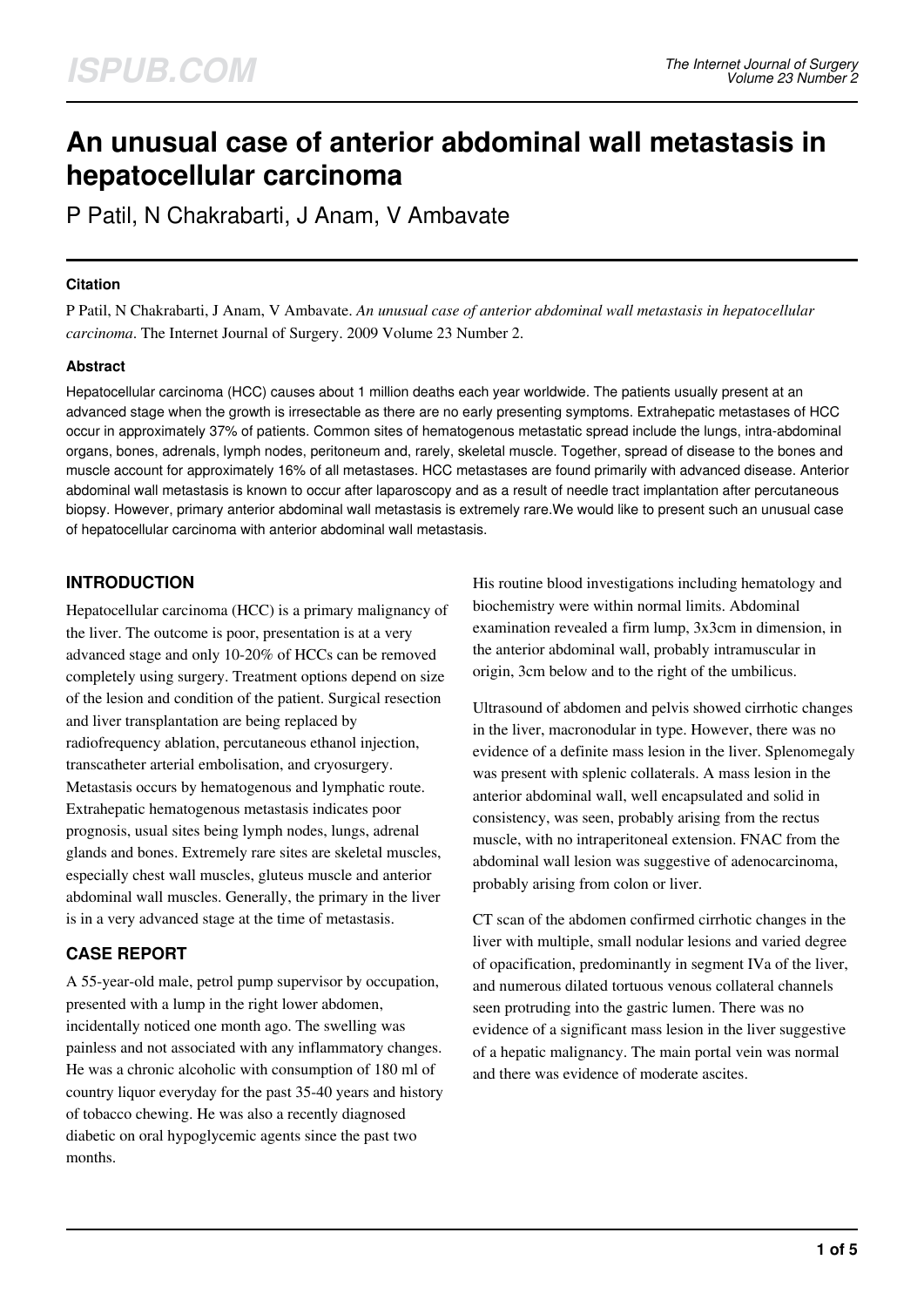### **Figure 1**

Fig. 1: CT: Multiple nodular lesions with varied degree of opacification



Work-up for colonic malignancy proved to be negative. Excision biopsy of the abdominal wall lesion was then performed for final diagnostic confirmation. Intraoperatively, the lesion seemed to arise from the right rectus abdominis muscle, but was well encapsulated, with no involvement of the posterior rectus sheath.

#### **Figure 2**

Fig. 2: Lump arising from within rectus abdominis muscle



On gross examination, it was a well encapsulated mass measuring 4x3.5x3.5cm. No areas of necrosis were seen. Cut section showed a yellowish pink surface, multilobulated and with multiple septae.

## **Figure 3**

Fig. 3: Cut section of the mass



Histopathology confirmed a metastatic, moderately differentiated hepatocellular carcinoma. Immunohistochemistry confirmed it as a lesion with hepatocyte-specific antigen positivity.

# **Figure 4**

Fig. 4: Histopathology of the specimen showing features of moderately differentiated HCC.



Tumor markers were sent for and alfa-Fetoprotein was raised to 1074 IU/ml (normal range: 0-20 IU/ml). However, CEA was 5.33 ng/ml (normal limit: 5.0).

Antibodies to HCV, IgM and IgG were negative and diagnostic ascitic tap did not reveal any abnormality or malignant cells.

# **DISCUSSION**

HCC is responsible for about 1 million deaths annually worldwide. The difficulty in treatment of this cancer and the reason for high mortality is the association of this cancer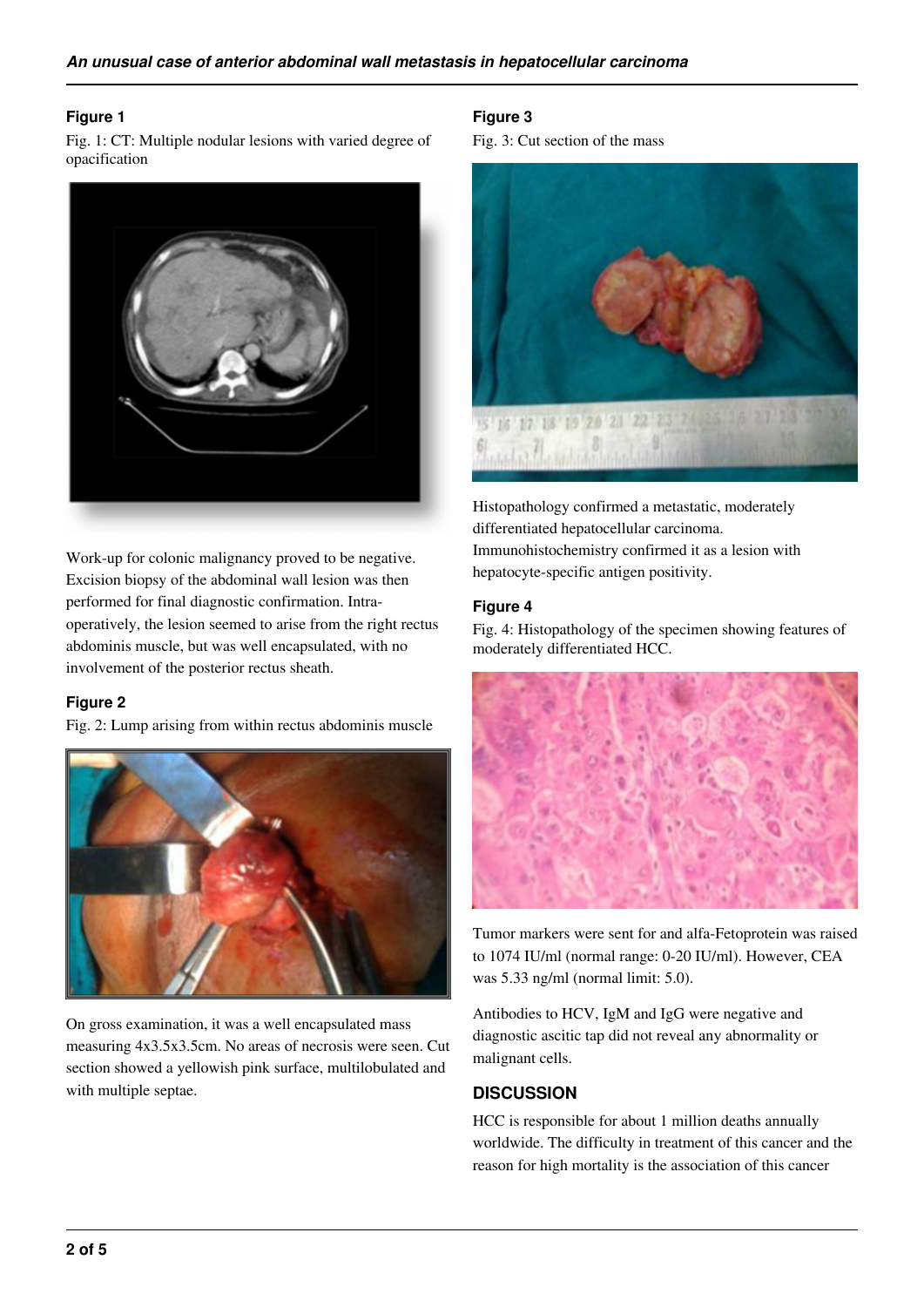with cirrhosis which limits both the treatment options and increases morbidity of any modality of treatment. HCC is usually asymptomatic at early stages and has a great propensity for intrabiliary and intravascular invasion even when the tumor is small; hence HCC is usually at an advanced stage when discovered. The presentation may either be asymptomatic or as obstructive jaundice, or with metastases. The most common sites of metastases of HCC include lung, peritoneum, adrenals and lymph nodes. Rare sites of metastasis include bone and skeletal muscle. A case of HCC with adrenal gland metastasis was reported by Hirotaka et al., where the primary tumour was controlled with percutaneous ethanol injection therapy while the adrenal gland was resected $^{[1]}$ . In another study by Katyal et al., tabulation of all extrahepatic metastatic sites showed the most common sites to be the lung in 81 (55%) patients, abdominal lymph nodes in 60 (41%) patients, and bone in 41  $(28\%)$  patients<sup>[2]</sup>. Hofmann et al. reported metastasis to the anterolateral right chest wall from HCC<sup>[3]</sup>. CT and MRI had shown a homogeneous mass around the 4th rib but not penetrating the subcutaneous tissues and lung. Neither a lung scan nor a needle biopsy revealed the primary nature of the tumour. The patient was treated with en bloc resection and partial resection of the adjacent 3rd and 4th rib. The frozen section diagnosis confirmed a metastasis from a primary hepatocellular carcinoma. Coban et al. reported metastasis to the anterior chest wall<sup>[4]</sup> in form of a left axillary mass where the primary symptom was jaundice with shoulder pain. Hepatitis B virus surface antigens, IgG antibody to the core antigen, anti-HBe and HBV-DNA with polymerase chain reaction were positive, while HBe antigen, anti-Delta and serological markers of hepatitis C were negative. Ultrasonography showed ascites, splenomegaly and diffusely nodular heterogeneous echogenic patterns in the liver. Upper gastrointestinal endoscopy was normal except for esophageal varices. CT of the thorax confirmed a mass on the left anterolateral chest wall and FNAC from the mass was consistent with metastatic hepatocellular carcinoma. The patient had an elevated serum alpha-Fetoprotein (AFP) level of 60.000 ng/ml. AFP, when elevated, usually correlates with tumor size. AFP doubling time is also closely related to tumor doubling time $^{[4]}$ . In a study by Lee et al., metastasis of HCC was demonstrated in the left psoas muscle $^{[6]}$  and found one year after trisegmentectomy for HCC. The lesion was successfully resected with the muscle, and no other metastatic lesions have been found in 5 months of follow-up. Baretta et al. demonstrated the importance of immunohistochemistry to study the correlation of tumour

markers with disease. In the study by Horita et al., bony metastasis to the sternum from HCC was demonstrated<sup>[5]</sup>. This is one of the rare instances of bony metastatic HCC. Munk et al. demonstrated metastasis in HCC to sacrum and gluteus muscles while Matsunaga et al. found extrahepatic metastasis to the distal phalanx of a finger<sup>[7,8]</sup>. A 49-year-old woman with a history of HCC and metastatic lung cancer presented with severe swelling and pain of the left little finger. She had undergone partial hepatectomy for hepatocellular carcinoma and pulmonary resection for metastasis 5 years and 1 year, respectively, prior to this presentation. Complete destruction of the distal phalanx of the left little finger was seen and disarticulation was done, histopathology confirmed an extrahepatic metastasis of hepatocellular carcinoma. Extrahepatic metastasis from primary hepatocellular carcinoma to the hand is extremely rare with a poor prognosis and only four cases have been reported in the literature.

Takamori et al. advised against indiscriminate percutaneous needle biopsy of suspicious hepatic lesions due to a significant risk for needle-tract implantation<sup>[9]</sup>. These biopsies should be reserved for those lesions in which no definitive surgical intervention is planned and pathological confirmation is necessary for a nonsurgical therapy. Darzi et  $al.$ <sup>[10]</sup> demonstrated abdominal wall metastasis following HCC after laparoscopy. The possible factors responsible for this include an increased exfoliation of tumor cells following manipulation by laparoscopic instruments of an unsuspected malignancy, repeated close contact between tumour-laden instruments with the port and the passage of resected tissue through a small incision which may coat the wound with potentially malignant cells.

Our patient had presented with a mass in the right rectus muscle which on excision showed evidence of metastasis of moderately differentiated HCC. The patient had no symptoms of primary hepatic malignancy either clinically or on investigation. Immunohistochemistry was conformational in diagnosis with hepatocyte-specific antigen positivity. Immunohistochemistry has a high sensitivity and specificity for antigen status of hepatocellular carcinoma. Also, AFP levels were significantly raised in our patient, which correlates with HCC. It needs to be mentioned, however, that our patient had no evidence of a primary HCC on abdominal CT scan. Therefore, neither a needle biopsy preoperatively nor a hepatic resection subsequently was considered. The excision of the metastatic lesion already performed was considered adequate at present. Regular follow-up of the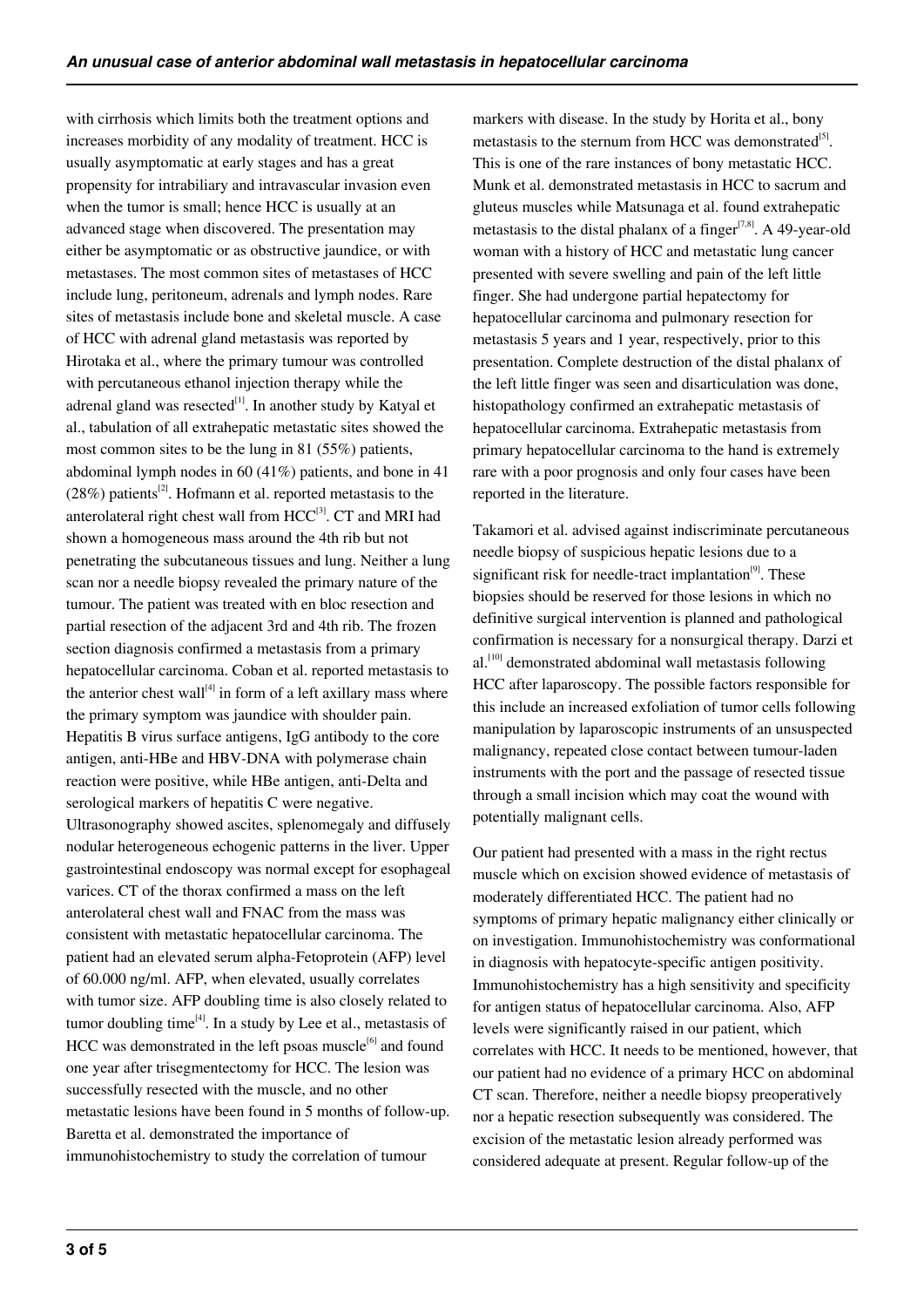patient for the development of a definite mass lesion in the liver (and then a possible hepatic resection) is probably the only option in this scenario. The patient has since then not followed up beyond two months and no further disease progression can be determined.

In conclusion, metastatic HCC may present

asymptomatically as far as the liver pathology is concerned. Hence no definitive treatment can be offered for the primary and excision of the metastatic lesion is the only option. So there is a need to accurately diagnose these varied presentations and follow up with detailed investigations which may lead to earlier diagnosis and further definitive management.

#### **References**

1. Hirotaka Y, Yasuyuki H, Hiroshi K: A case of hepatocellular carcinoma with left adrenal metastasis which was resected. Journal of Japan Surgical Association; 2000; 61: 2769-73.

2. Katyal S, Oliver JH 3rd, Peterson MS, Ferris JV, Carr BS, Baron RL: Extrahepatic metastases of hepatocellular

carcinoma. Radiology; 2000; 216: 698-703. 3. Hofmann HS, Spillner J, Hammer A, Diez C: A solitary chest wall metastasis from unknown primary hepatocellular carcinoma. Eur J Gastroenterol Hepatol; 2003; 15: 557-9. 4. Coban S, Yüksel O, Köklü S, Ceyhan K, Baykara M, Dökmeci A: Atypical presentation of hepatocellular carcinoma: a mass on the left thoracic wall. BMC Cancer; 2004; 4: 89. 5. Horita K, Okazaki Y, Haraguchi A, Natsuaki M, Itoh T: A case of solitary sternal metastasis from unknown primary hepatocellular carcinoma. Nippon Kyobu Geka Gakkai Zasshi; 1996; 44: 959-964. 6. Wu MH, Wu YM, Lee PH: The psoas muscle as an unusual site for metastasis of hepatocellular carcinoma: report of a case. Surgery Today; 2006; 36: 280-2. 7. Otsuji M, Matsunaga S, Koga H, Kawabata N, Imakiire T, Hiwaki T, Tashiro Y, Shirahama H, Komiya S: An atypical extrahepatic metastasis of the distal phalanx from hepatocellular carcinoma: Int J Clin Oncol 2009; 14: 159-62. 8. Young C, Munk PL: Hepatocellular carcinoma presenting as musculoskeletal metastases: A report of two cases. European Journal of Radiology Extra 2007; 62: 25-29. 9. Takamori R, Wong LL, Dang C, Wong L: Needle-tract implantation from hepatocellular cancer: Is needle biopsy of the liver always necessary? Liver Transpl; 2000; 6: 67-72. 10. Nduka CC, Monson JR, Menzies-Gow N, Darzi A: Abdominal wall metastases following laparoscopy. Br J

Surg; 1994; 81: 648-52.